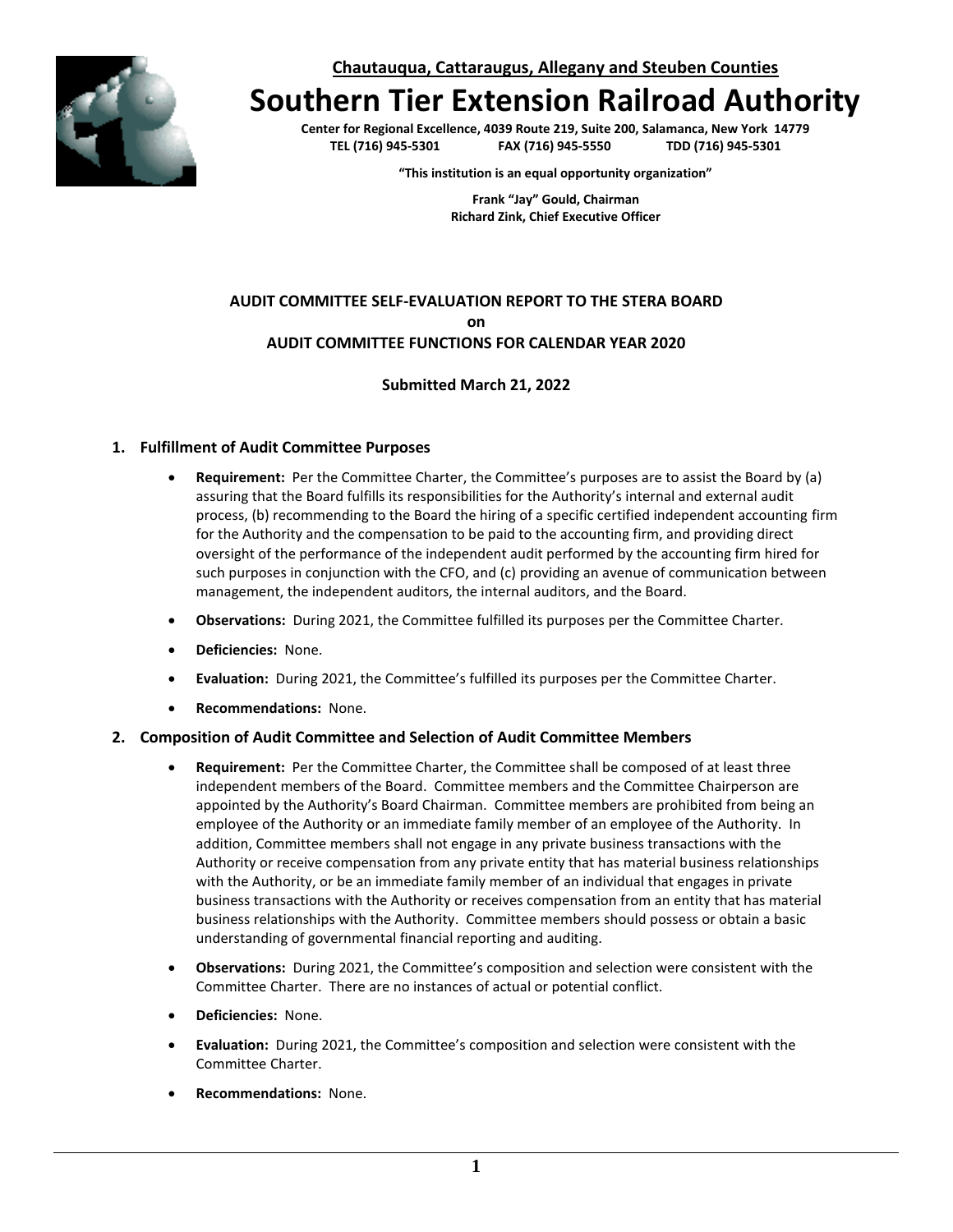# **3. Audit Committee Meetings**

## **A. Number of Committee Meetings**

- **Requirements:** Per the Committee Charter, the Committee must meet a minimum of twice a year, plus any additional meetings as needed to adequately fulfill all the obligations and duties outlined in its Charter. During 2021, the Committee was scheduled to meet four times, on March 15, 2021; June 14, 2021; October 18, 2021; and December 13, 2021. The Committee met as scheduled in March, June and October, 2021. The December 13, 2021 meeting was canceled for lack of business.
- **Observations:** The year 2021 continued to be somewhat unique because of the pandemic. The Board and its committees utilized Zoom technology to meet. However, once pandemic constraints have been lifted, the Board and Committee should return to some semblance of historical compliance.
- **Deficiencies:** None.
- **Evaluation:** The Committee met its responsibilities in this regard during the year ending December 31, 2021.
- **Recommendations:** None.

## **B. Committee Meeting Operations**

- **Requirements:** Per the Committee Charter, the Committee must meet in person or via videoconference. A quorum must be present to transact Committee business. A majority of the whole number of voting members of the Committee is required to transact any business (take action). Committee meetings are subject to the New York State Open Meetings Law and must be properly noticed per the Open Meetings Law. Committee meeting agendas must be prepared for every meeting and provided to Committee members along with briefing materials a minimum of one week before any scheduled Committee meeting. Minutes of every Committee meeting must be recorded. Committee agendas and meeting minutes must be posted to the Authority's web site.
- **Observations:** During 2021, the Committee's meeting operations were consistent with the Committee Charter.
- **Deficiencies:** None.
- **Evaluation:** The Committee met its responsibilities in this regard during the year ending December 31, 2021.
- **Recommendations:** None.

## **C. Committee Meeting(s) with the Authority's Independent Auditor**

- **Requirements:** Per the Committee Charter, the Committee must meet with the Authority's independent auditor at least annually to discuss the financial statements of the Authority.
- **Observations:** During 2021, the Committee met with the Authority's independent auditor on March 15, 2021. The Committee met its responsibilities in this regard during the year ending December 31, 2021.
- **Deficiencies:** None.
- **Evaluation:** The Committee met its responsibilities in this regard during the year ending December 31, 2021.
- **Recommendations:** None.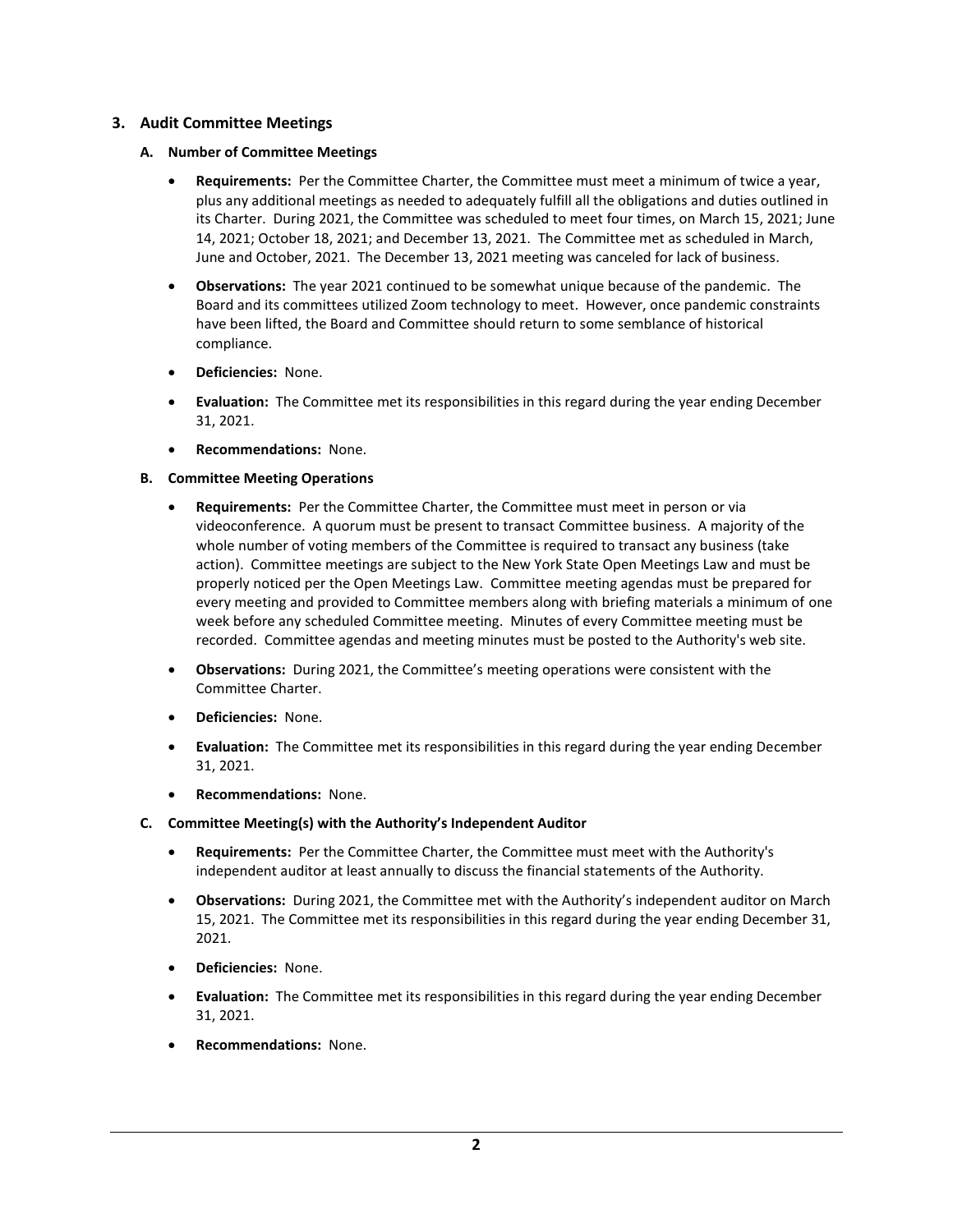# **4. Powers and Responsibilities of the Audit Committee**

#### **A. General Provisions**

- **Requirements:** Per the Committee Charter, the Committee has responsibilities related to (a) the independent auditor and annual financial statements, (b) special investigations and whistleblower policies, and (c) miscellaneous issues related to the financial practices of the Authority.
- **Observations:** The Committee met its responsibilities with respect to the independent auditor and annual financial statements during the year ending December 31, 2021. No issues relating to special investigations, whistleblower events, or other miscellaneous issues related to the financial practices of the Authority arose during 2021.
- **Deficiencies:** None.
- **Evaluation:** The Committee met its responsibilities in this regard during the year ending December 31, 2021.
- **Recommendations:** None.

#### **B. Independent Auditor(s) and Audited Financial Statements**

- **Requirements:** Per the Committee Charter, the Committee's functions related to the independent auditor(s) and audited financial statements include:
	- 1. Recommending to the Board the hiring of a specific certified independent accounting firm for the Authority and the compensation to be paid to the accounting firm, providing direct oversight of the performance of the independent audit performed by the accounting firm hired for such purposes, and pre-approving any and all audit services provided by the independent auditor.
	- 2. Establishing procedures for the engagement of the independent auditor to provide permitted audit services. The Authority's independent auditor is prohibited from providing non-audit services unless having received previous written approval from the Committee. Non-audit services include tasks that directly support the Authority's operations, such as bookkeeping or other services related to the accounting records or financial statements of the Authority, financial information systems design and implementation, appraisal or valuation services, actuarial services, investment banking services, and other tasks that may involve performing management functions or making management decisions.
	- 3. Reviewing, based upon the CFO's recommendation, the Authority's audited financial statements, associated management letter, report on internal controls and all other auditor communications.
	- 4. Recommending to the Board that it approve the Authority's audited financial statements, associated management letter, report on internal controls and all other auditor communications; and recommending to the Authority Board that it undertake specific appropriate actions to remedy any deficiencies identified in the Authority's audited financial statements, associated management letter, report on internal controls and all other auditor communications.
	- 5. Reviewing significant accounting and reporting issues, including complex or unusual transactions and management decisions, and recent professional and regulatory pronouncements, and understanding their impact on the financial statements.
	- 6. Meeting with the independent audit firm as needed to discuss any significant issues that may have surfaced during the course of the audit.
	- 7. Reviewing and discussing any significant risks reported in the independent audit findings and recommendations and assessing the responsiveness and timeliness of management's follow-up activities pertaining to the same.
- **Observations:** The Audit Committee had undertaken the following actions related to its functions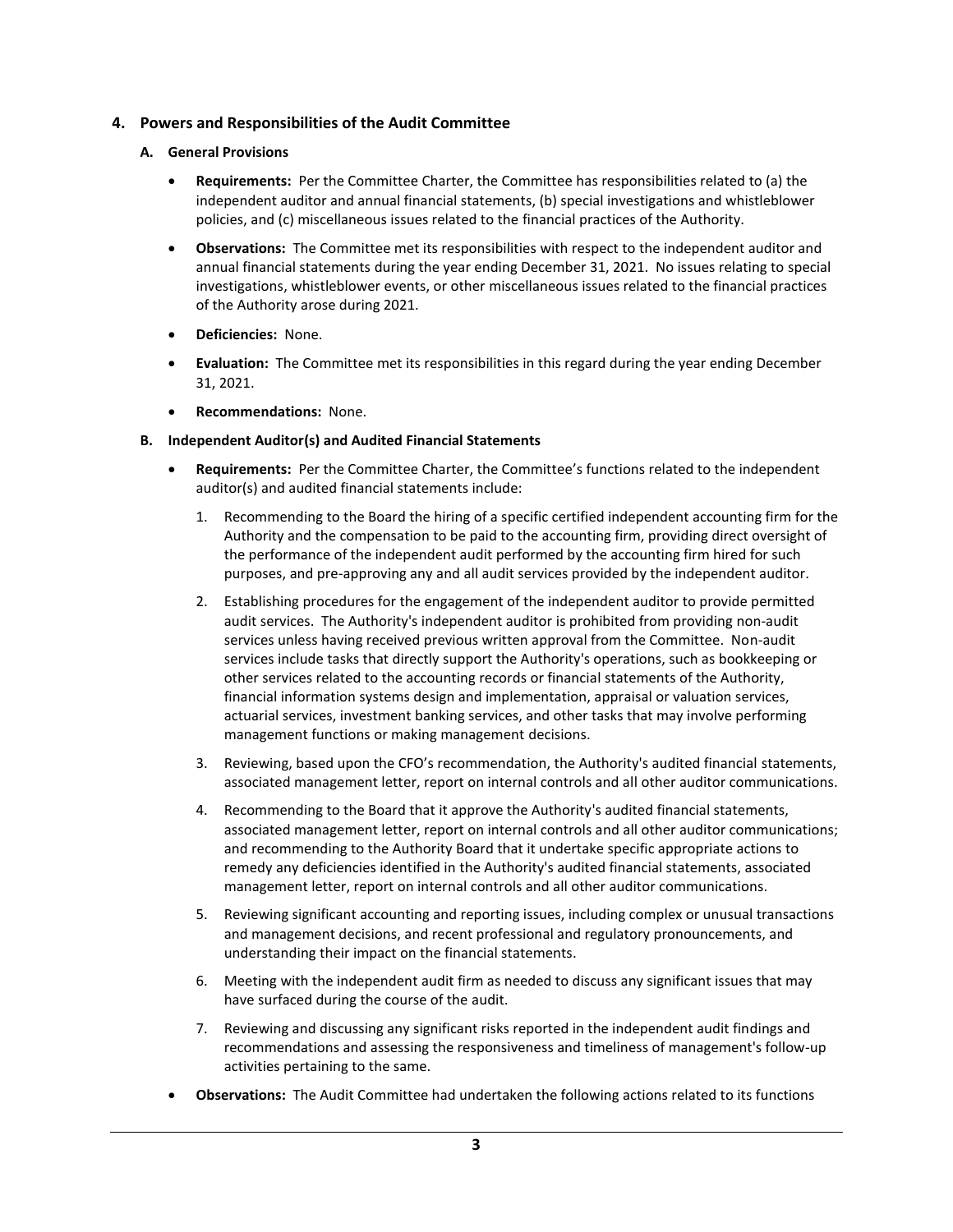related to the independent auditor(s) and audited financial statements:

- 1. Upon the recommendation of the Committee, the auditor previously had been engaged at a specific fee structure by the Board in a prior year on a multi-year contract, in a manner consistent with the Committee Charter.
- 2. The Authority's independent auditor did not submit any proposals to provide non-audit services over the course of the multi-year contract, including 2021
- 3. The Committee met with the auditor on March 15, 2021, at which time the auditor presented the audit, including the management letter and report on internal controls, all of which the Committee reviewed and discussed with the auditor. In the subsequent Board of Directors meeting on that same date, the full Board of Directors heard this presentation. The auditor expressed an unqualified opinion and found no significant deficiencies in internal controls or noncompliance. The Committee adopted a resolution recommending to the Board that it approve the Authority's audited financial statements, which included the associated management letter and report on internal controls.
- **Deficiencies:** None.
- **Evaluation:** The Audit Committee met its responsibilities with respect to meeting with the auditor during the year ending December 31, 2021.
- **Recommendations:** Whenever significant issues arise during the audit process, the Committee should meet with the audit firm to discuss these issues, and subsequently report to the Board any recommendations. Whenever such significant risks are reported in the independent audit findings and/or recommendations, the Committee minutes should document a discussion of those issues and recommendations (if any) to the Board on responding to those risks. Whenever significant accounting and reporting issues arise, the Committee minutes should document a discussion of those issues and a recommending (if any) to the Board on responding to those issues. These are current Authority practice.

#### **C. Internal Controls, Compliance and Risk Assessment**

- **Requirements:** Per the Committee Charter, the Committee's functions related to the internal controls, compliance, and risk assessment include:
	- 1. Reviewing the report on internal controls by the independent auditor as a part of the financial audit engagement.
	- 2. Recommending to the Board that it approve any internal audit reports and take specific appropriate actions to remedy any deficiencies identified in any internal audit reports and any deficiencies identified in the report on internal controls by the independent auditor as a part of the financial audit engagement.
- **Observations:**
	- 1. On March 15, 2021, the Committee met and reviewed management's assessment of the effectiveness of the Authority's internal controls during the year ending December 31, 2021. There were no internal audit activities during 2021.
	- 2. The Committee met with the auditor on March 15, 2021, at which time the auditor presented the audit, including the management letter and report on internal controls, all of which the Committee reviewed and discussed with the auditor. In the subsequent Board of Directors meeting on that same date, the full Board of Directors heard this presentation. The auditor expressed an unqualified opinion and found no significant deficiencies in internal controls or noncompliance. The Committee adopted a resolution recommending to the Board that it approve the Authority's audited financial statements, which included the associated management letter and report on internal controls.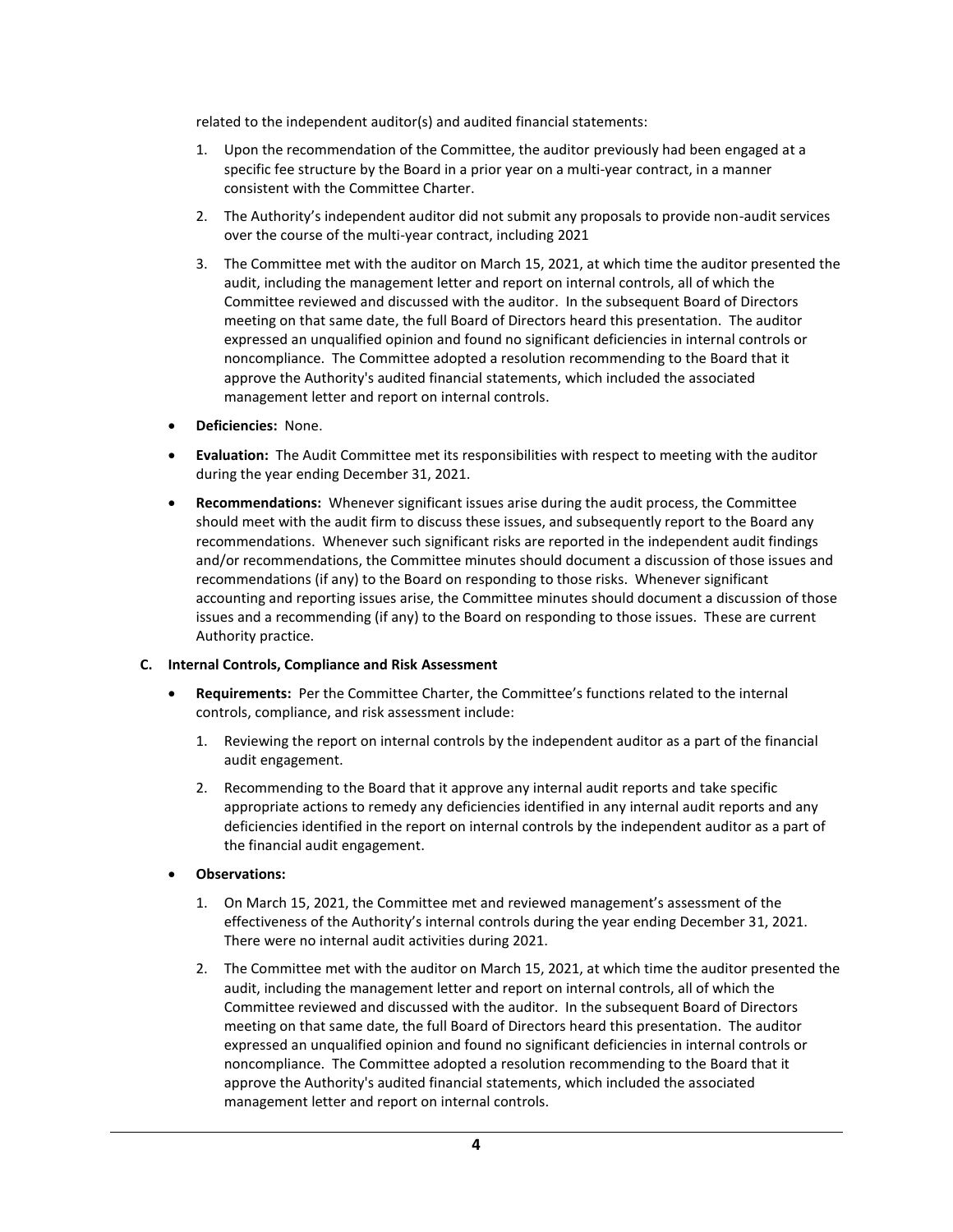- **Deficiencies:** None.
- **Evaluation:** The Committee met its responsibilities in this regard during the year ending December 31, 2021.
- **Recommendations:** Whenever internal controls, compliance, and risk assessment issues are reported in the independent audit findings and/or recommendations, the Committee minutes should document a discussion of those issues and recommendations (if any) to the Board on responding to those issues. This is current Authority practice.

#### **D. Special Investigations**

- **Requirements:** Per the Committee Charter, the Committee's functions related to special investigations include:
	- 1. Ensuring that the Authority has an appropriate confidential mechanism for individuals to report suspected fraudulent activities, allegations of corruption, fraud, criminal activity, conflicts of interest or abuse by the Directors, officers, or employees of the Authority or any persons having business dealings with the Authority or breaches of internal control.
	- 2. Developing procedures for the receipt, retention, investigation and/or referral of complaints concerning accounting, internal controls and auditing to the appropriate body.
	- 3. Requesting and overseeing special investigations as needed and/or referring specific issues to the appropriate body for further investigation (for example, issues may be referred to the State Inspector General or, other investigatory organization).
	- 4. Reviewing all reports delivered to it by the Inspector General and serve as a point of contact with the Inspector General.
	- 5. Reporting to the Board on any reports or complaints received under this section and recommending to the Board that it take specific appropriate actions to respond to issues identified in these reports or complaints.
- **Observations:** The Authority has a Whistleblower Policy and a Records Retention Policy in place, both of which are consistent with the Committee Charter and State regulatory requirements. These policies are provided to all Board members, officers, and employees, and are available to the general public on the Authority's web site.Depending on who the suspected perpetrator is, the mechanism for reporting varies. Officers and all Board members are available to receive such reporting, as are the appointing entities and the NYS ABO. The Chairman will direct an investigation of any complaints or refer them as appropriate. Should a complaint be made to either the NYS ABO or one or more of the appointing entities, the Authority will investigate as appropriate. There were no reports or complaints during the year ending December 31, 2021.
- **Deficiencies:** None.
- **Evaluation:** The Committee met its responsibilities in this regard during the year ending December 31, 2021.
- **Recommendations:** The Committee's minutes should document any reports or complaints received, any discussions regarding special investigations, and any referrals of issues. This is current Authority practice.

#### **E. Other Responsibilities of the Audit Committee**

• **Requirements:** Per the Committee Charter and the NYS ABO's expectations as expressed in the Model Audit Committee Charter provided by the NYS ABO, the Committee's other responsibilities include: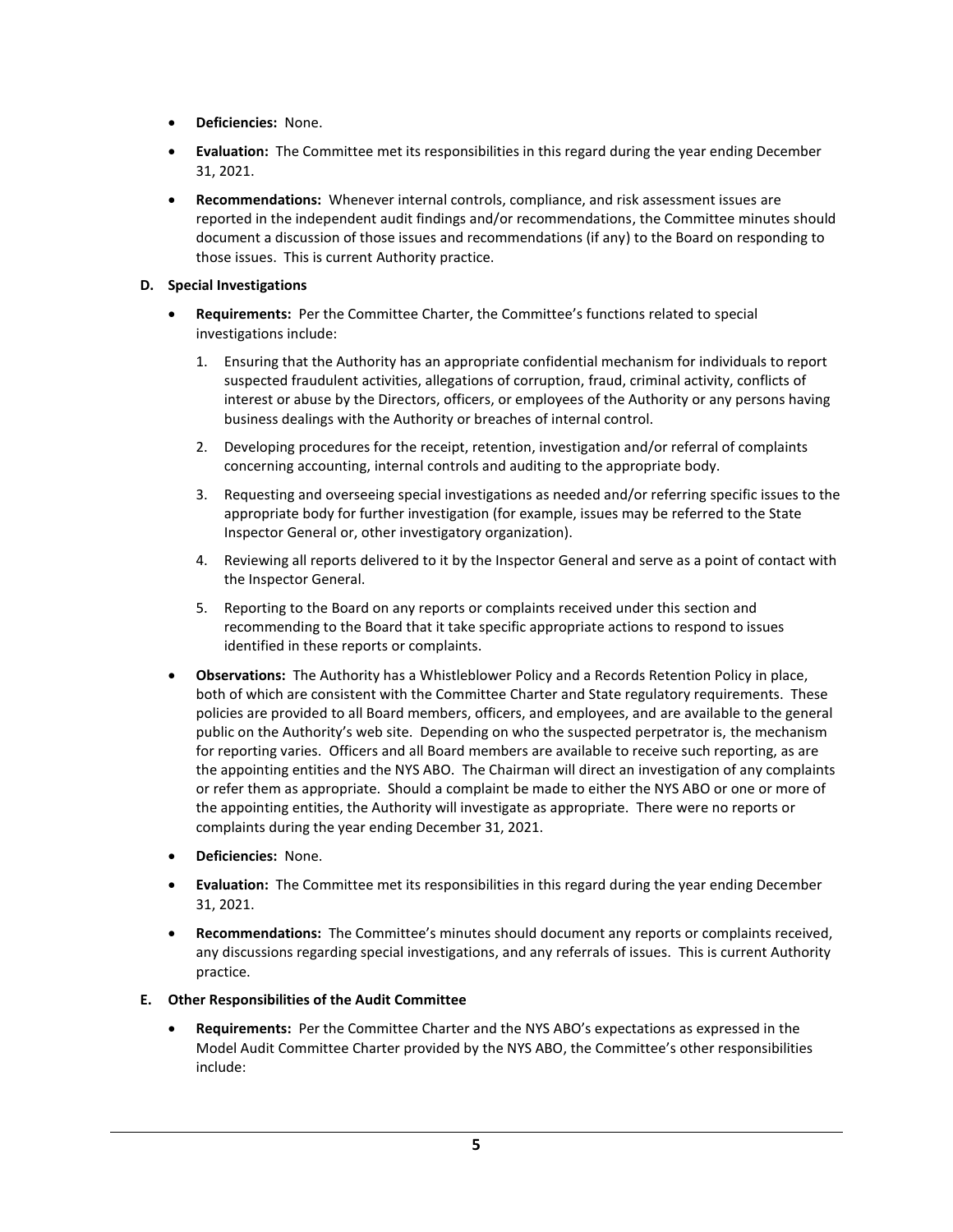- 1. Obtaining any information and training needed to enhance the Committee members' understanding of the role of audits and the independent auditor, the risk management process, internal controls, and financial reporting standards and processes.
- 2. Reviewing the Committee's charter annually, reassessing its adequacy, and recommending any proposed changes to the Board. The Committee charter must be updated as applicable laws, regulations, accounting and auditing standards change.
- 3. Conducting an annual self-evaluation of the Committee's performance, including its effectiveness, compliance with its Charter, an assessment of how it has discharged its duties and met its responsibilities, and any requests for Board approval for proposed changes in Committee operations. The Committee shall present a written self-evaluation report to the Board.
- **Observations:** No information was requested or required to enhance Committee members' understanding of the role of audits and the independent auditor, the risk management process, internal controls, and financial reporting standards and processes. During 2020, Committee members were offered training in Committee functions and responsibilities. The Committee did review and assess the adequacy of its Committee Charter in 2021 and recommended no changes in the Charter to the Board during the year ending December 31, 2021. The Committee did undertake a selfevaluation in 2021 and provided a written self-evaluation report to the Board in 2021 and recommended no changes in Committee operations to the Board during the year ending December 31, 2021.
- **Deficiencies:** None.
- **Evaluation:** The Audit Committee has not seen the need to obtain specific training. The members of the Committee have experience with understanding of the role of internal audits and the independent auditor, the risk management process, and internal controls, and have a certain level of familiarity in financial reporting standards and processes. The Audit Committee met its responsibilities in this regard during the year ending December 31, 2021
- **Recommendations:** The Committee may wish to obtain training in specific relevant skill sets mentioned herein. The Committee should annually review the Committee's charter annually, reassess its adequacy, and recommend any proposed changes to the Board of the Authority in future years; this is current Authority practice. The Committee should annually conduct a self-evaluation of its performance; this is current Authority practice.

## **5. Summary Self Evaluation of Audit Committee Functions During Calendar Year 2021**

- **Successes**
	- $\circ$  The Committee complied with most of its functions as regards fulfillment of purposes, committee composition and selection of members, meetings, and powers and responsibilities.
- **Deficiencies**
	- o None.
- **Recommendations**
	- $\circ$  The audit annually should be delivered in a timely fashion so that the Committee and Board can review it, and the Board can approve it, and it can be included in the Annual Report and transmitted to NYS ABO prior to the March 31 submission deadline. This is current Authority practice.
	- $\circ$  The Committee should review management's annual assessment of the effectiveness of the Authority's internal controls and make recommendations to the STERA Board for its approval and for undertaking any corrective actions implied by the assessment. This is current Authority practice.
	- o The Committee should review the Committee's charter annually, reassess its adequacy, and